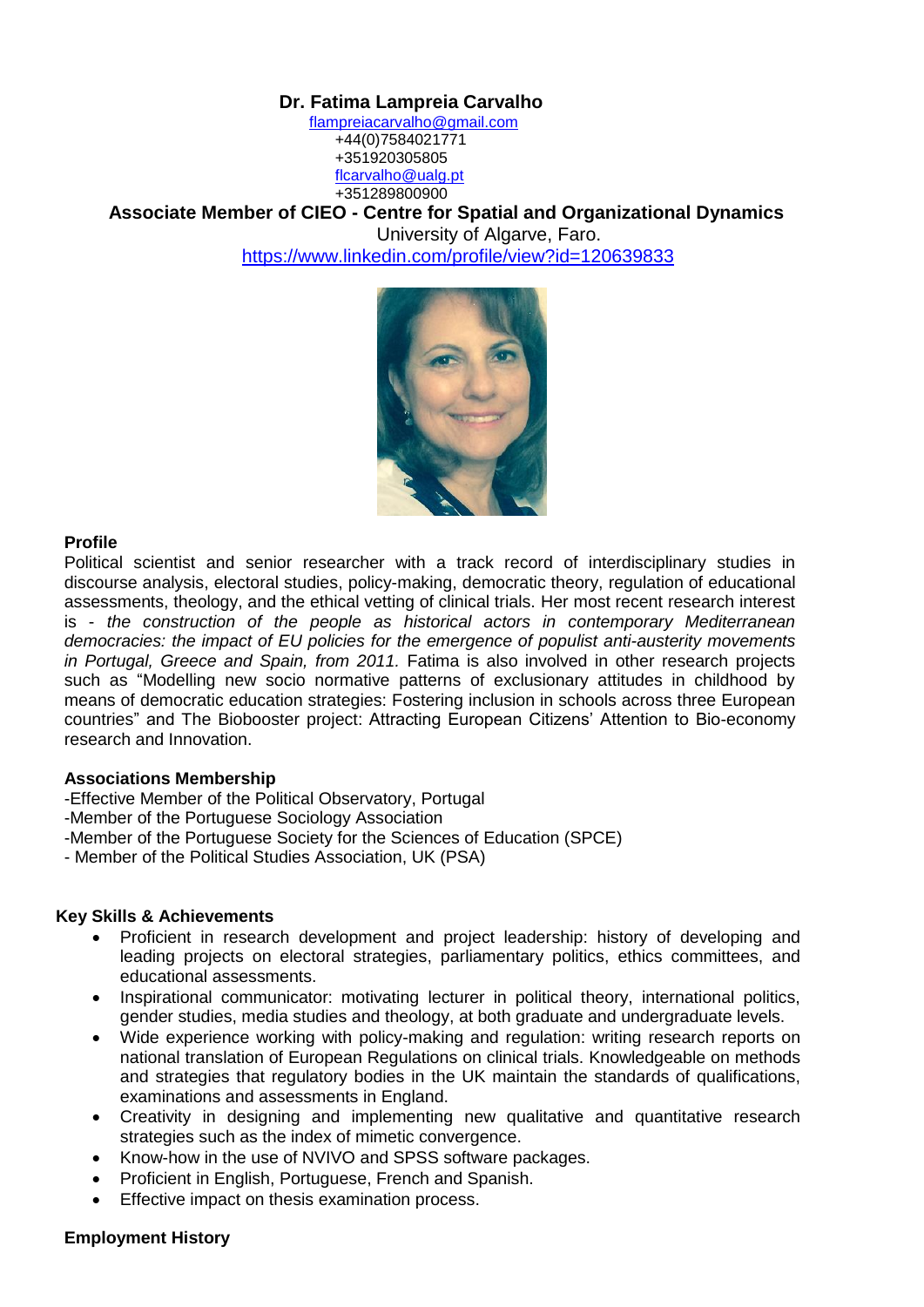Ofqual (Office of the Qualifications and Examinations Regulation) Senior Researcher, 2007- June 2015 Duties/responsibilities:

- Providing support for the Research and Analysis Strategy Team.
- Managing research projects on the validity, reliability, manageability and fairness of educational assessments in England.
- Designing, planning, undertaking and overseeing research activity with national impact on educational assessment policy in England such as The Functional Skills Qualification Review; The Use of e-Assessment in public examinations in England: possibilities and challenges and Vocational Qualifications in England: the current vocational qualification landscape; Longitudinal Research Methodologies for the study of Learning Progressions in English, mathematics and science.
- Achievements: Cross-phase Moderation Research (2011); Differential Item Functioning (DIF) analysis for quality control of National Curriculum Assessments and 16+ qualifications (2011) leading to "Guidance on Monitoring Access to National Curriculum Assessments"; Research on Political, Technical and Social Perspectives of the Reform of GCSEs, AS and A levels (2015).

University of Sussex, Department of Sociology

Marie Curie Excellence Grant Team Member

November 2004- September 2007. Duties/responsibilities:

 Executing qualitative research project in Portugal - ED-REG HAR: Ethical diversity and regulatory harmonisation: an empirical exploration of research ethics committees following the EU Directive on Good Clinical Practice.

University of Queensland, Australia.

Course coordinator and sessional lecturer.

2001-2004 Duties/responsibilities:

- Lecturing at the Contemporary Studies Program. Ipswich Campus.
- Visiting Research Fellow/ Honorary Research Consultant at the School of Political Science and International Studies , 2001-2002
- Tutoring POLS 2501 "Human Rights and International Politics" and "Peace and Conflict Analysis". 2002, 2<sup>nd</sup> Semester
- Course-Coordinator Lecturing POLS2603 "World Women", 2<sup>nd</sup> Semester 2001

Australian Catholic University Lecturer and course coordinator 2003-2004. Duties/responsibilities:

Lecturing at the School of Theology/ Faculty of Arts and Sciences

Federal Fluminense University (UFF), Brazil 1999-2000

Duties/responsibilities:

- Visiting Professor at the Human Sciences and Philosophy, Department of Political Science.
- Professor Lecturing GCP 04.003 *Politics III* (60-hour Graduate Course) and GCP 04.019 Theory of the State I. 2<sup>nd</sup> Semester 1999

# **Qualifications and Training**

- 2016 …The Internet of Things, King's College London, Online Course.
- 2015 Training in Data Management and Manipulation with IBM SPSS Statistics. The Knowledge Academy. Coventry.
- 2009 Summer School in Psychometric Test Construction. Cambridge University.
- 2009 Certificate in the Principles of Assessment. Cambridge University.
- 2008 Developing Deliverable Policies. National School of Government.
- 2007 MA Theology, Australian Catholic University
- 2007 Training in PhD Supervision and Project Costing and Pricing Tool.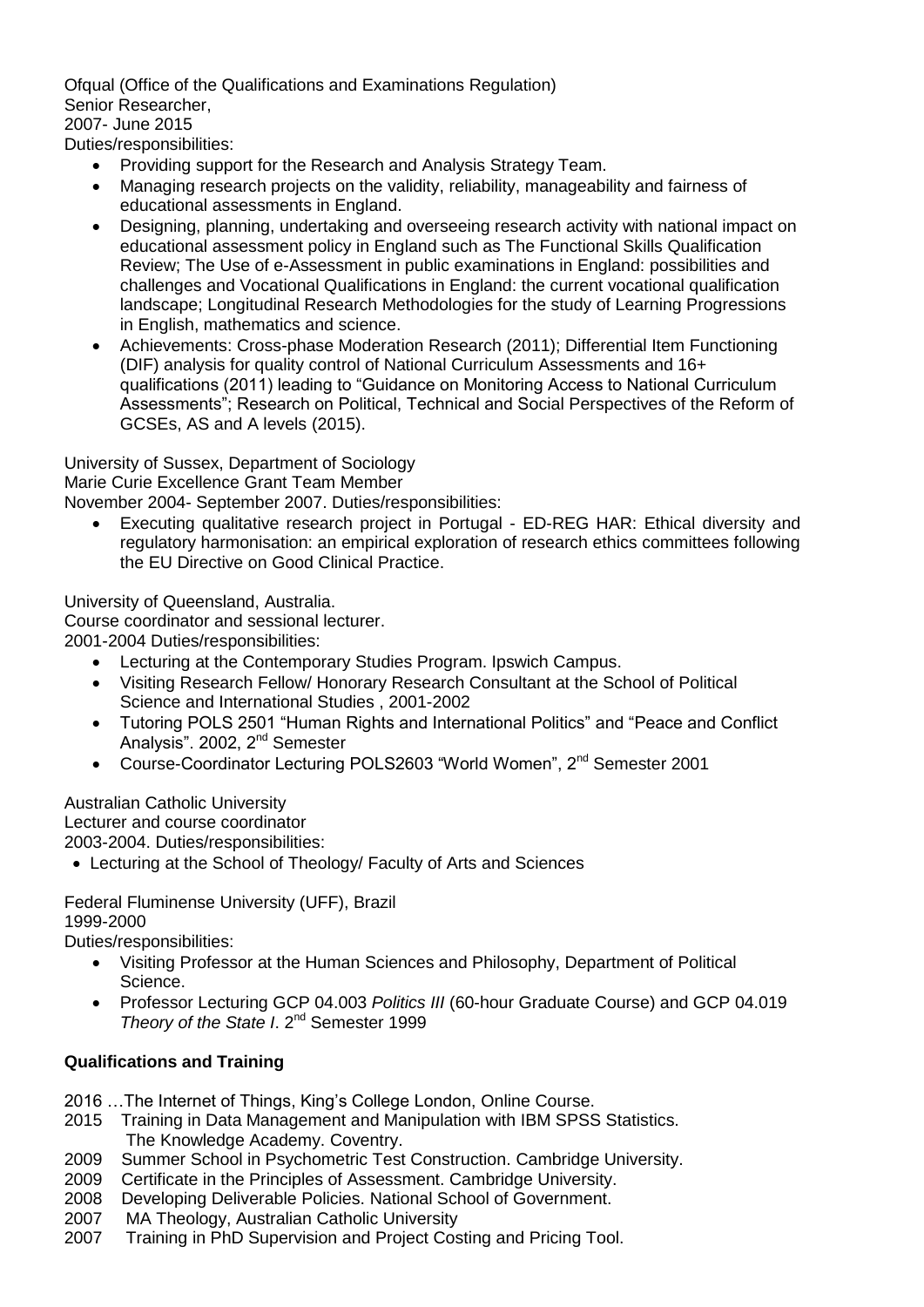University of Sussex

- 2000 PhD in Government, University of Essex, Department of Government.
- 1998 Data Analysis and Collection. Time Series, Correspondence Analysis, Comparative Systematic Modelling. Essex Summer School/Social Science.
- 1994MA Political Science Instituto Universitario de Pesquisas do Rio de Janeiro**.**
- 1988 MA Political Philosophy 'Latu-Sensu' Bennett Methodist Institute.
- 1978 BsC Social Communication, Centro Unificado Profissional.

### **Interests**

Special interest in careers developed in the Not for Profit Sector which are driven by causes beneficial to the public. Volunteer public speaker for Save the Children. **PUBLICATIONS**

#### **BOOKS**

'

Lampreia Carvalho F. (2016) [O Centro do Labirinto: Um Estudo da Competição Eleitoral na TV](https://www.iberlibro.com/servlet/BookDetailsPL?bi=19625827264&searchurl=kn%3Do%2Bcentro%2Bdo%2Blabirinto%26sortby%3D17%26ds%3D30) Editorial: Novas Edições Acadêmicas Jul 2016 (2016) ISBN 10: [3330738545](https://www.iberlibro.com/products/isbn/9783330738546/19625827264) ISBN 13: [9783330738546](https://www.iberlibro.com/products/isbn/9783330738546/19625827264)

Lampreia Carvalho F. (2016) [Convergências Miméticas: O Centro do Labirinto. Volume II](https://www.iberlibro.com/servlet/BookDetailsPL?bi=20546612894&searchurl=kn%3Do%2Bcentro%2Bdo%2Blabirinto%26sortby%3D17%26ds%3D30) Editorial: Novas Edições Acadêmicas Oct 2016 (2016) ISBN 10: [3330749415](https://www.iberlibro.com/products/isbn/9783330749412/20546612894) ISBN 13: [9783330749412](https://www.iberlibro.com/products/isbn/9783330749412/20546612894)

#### **REFEREED JOURNALS**

Carvalho F.

'Continuity and Innovation: Conservatism and Politics of Communication in Brazil'. (Continuidade e Inovacao: Conservadorismo e Politica da Comunicacao no Brasil) *Journal Revista Brasileira de Ciencias Sociais*, N.43, 2000. ANPOCS, Brazil.

Carvalho F.

'Fortuitous Encounters between Feminism and Deconstruction' (Encontros Fortuitos entre Feminismo e Desconstrucao), *Journal Genero*, V.1 N.2., 2001 EDUFF/PROEX/PROPP, Rio de Janeiro, Brazil. ISSN 1517- 9699

Carvalho F.

*Human Rights and the eruption of the Real in the Tampa Stand-off: The ethics of the real in Laclau's Theory'*  Conference Proceedings, UQ/ Rotary Foundation, pp.214-234, <http://www.uq.edu.au/politics/conferences/nhc/index.htm>

Carvalho F. L. Depicting Mary as a Holy Signifier of Fullness: A Theological-Aesthetic Approach Australian E-Journal of Theology, February 2005- Issue 4- ISSN 1448-632 http://dlibrary.acu.edu.au/research/theology/ejournal/aejt\_4/fatima.htm

Carvalho F.L. Representations and Images of Mary and Christ in Early Christianity - Part II *Australian E-Journal of Theology*, August 2005- Issue 5- ISSN 1448-632

Hedgecoe A, Carvalho F, Lobmayer P, Rakar F (2006) 'Research Ethics Committees in Europe: implementing the Directive, respecting diversity' *Journal of Medical Ethics* 32:483-486

Lampreia Carvalho, F. 'Regulation of Clinical Research and Bioethics in Portugal', Journal *Bioethics* 21 (5) 2007 pp.290-302. Lampreia Carvalho, F. Oral Language Modifiers, a report published on the **Ofqua**l web. [http://www.ofqual.gov.uk/files/Ofqual-08-3518\\_Oral\\_language\\_modifiers\\_focus\\_group\\_11-08-08.pdf](http://www.ofqual.gov.uk/files/Ofqual-08-3518_Oral_language_modifiers_focus_group_11-08-08.pdf)

Qingping He, Dennis Opposs, Matthew Glanville & Fatima Lampreia-Carvalho (2014): Assessing pupils at the age of 16 in England – approaches for effective examinations, The Curriculum Journal, DOI: 10.1080/09585176.2014.944198 To link to this article:<http://dx.doi.org/10.1080/09585176.2014.944198>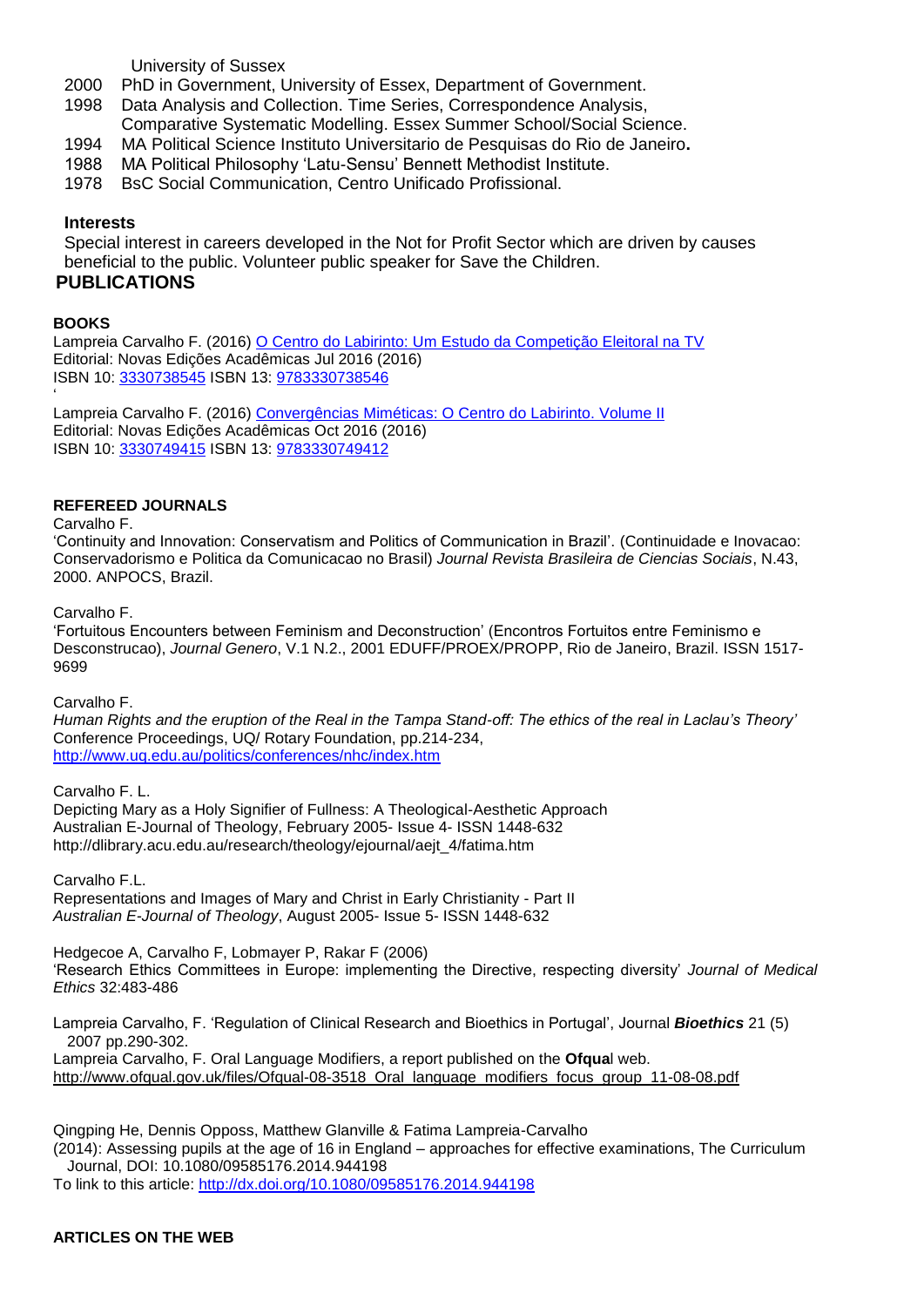Language Accessibility Research Report (Editor and coordinator)

Research Background: Monitoring Access to National Curriculum Assessments (2012) [Research Background: Monitoring Access to National Curriculum Assessments \(2012\)](http://www2.ofqual.gov.uk/files/2012-10-12-research-monitoring-access-to-national-curriculum-assessments.pdf) [Research Background: Guidance on the Principles of Language Accessibility in National Curriculum Assessments \(2012\)](http://www2.ofqual.gov.uk/files/2012-10-12-research-background-on-principles-of-language-accessibility-in-ncas.pdf)

Language Accessibility Guidance

Guidance on Monitoring Access to National Curriculum Assessments (2012) (Editor and Coordinator) [Guidance on Monitoring Access to National Curriculum Assessments \(2012\)](http://www2.ofqual.gov.uk/files/2012-10-12-guidance-monitoring-access-to-national-curriculum-assessments.pdf) [Guidance on the Principles of Language Accessibility in National Curriculum Assessments \(2012\)](http://www2.ofqual.gov.uk/files/2012-10-12-guidance-principles-of-language-accessibility-in-ncas.pdf)

Cross-phase group moderation as a determining factor for Early Years settings England, 2010 – a secondary analysis of practitioner and parent surveys' Ofqual, 2011.

Harmonising policy and practice: can governments integrate assessment for monitoring standards and assessment for learning? Ofqual 2010 / AEA-Europe Conference paper, Belfast.

A comparative investigation of England's national assessments and the international surveys. May 2010. Ofqual/10/4710

[http://www.ofqual.gov.uk/files/2010-05-comparative-investigation-englands-national-assessments-and](http://www.ofqual.gov.uk/files/2010-05-comparative-investigation-englands-national-assessments-and-surveys.pdf)[surveys.pdf](http://www.ofqual.gov.uk/files/2010-05-comparative-investigation-englands-national-assessments-and-surveys.pdf)

Current practices and operational aspects of paper modification in England 2009/10. October 2009, Ofqual/09/4530 <http://www.ofqual.gov.uk/files/2009-10-paper-modification-in-england-2009-10.pdf>

Oral Language Modifiers Focus Group

http://www.ofqual.gov.uk/files/Ofqual-08-3518\_Oral\_language\_modifiers\_focus\_group\_11-08-08.pdf

# **CONFERENCES**

| MS Algarve 2016- Tourism & Management Studies International Conference. Faro, 16-19<br>November. Conference paper: "Well-Being escapes in Portugal: are tourism national<br>policies efficient to reduce tourism seasonality in the Algarve?                                                                                                                                                                                                                                                                                                                                                                                                              |
|-----------------------------------------------------------------------------------------------------------------------------------------------------------------------------------------------------------------------------------------------------------------------------------------------------------------------------------------------------------------------------------------------------------------------------------------------------------------------------------------------------------------------------------------------------------------------------------------------------------------------------------------------------------|
| Ciem2016 (6th Iberian Conference on Entrepreneurship), 27- 29 October 2016, La<br>Coruña, Spain. Conference Paper: in Actas da 6ª Conferência Ibérica de<br>Emprendedorismo Coruña, España 27 a 29 de outubro 2016. Fatima Lampreia<br>Carvalho (2016) "Can social entrepreneurship transform the tourism monoculture in<br>the Algarve?" pp.67-77. Empreend y Universidad da Coruña ISBN 978-989-97513-5-4<br>www.empreend.pt/conferencia2016 www.ciem2016.com                                                                                                                                                                                           |
| XIII Congress of the Portuguese Society for the Sciences of Education (SPCE) 'Frontiers,<br>Dialogues and Transitions in Education'. Viseu 6-8 October. Conference Paper:<br>"Perceptions of accountability reforms for accessing higher education in England, 2010-<br>2015"                                                                                                                                                                                                                                                                                                                                                                             |
| International Congress on Interdisciplinarity in Social and Human Sciences, University of<br>the Algarve, Faro. Conference paper: Lampreia Carvalho, F. (2016) "An Interdisciplinary<br>approach to democratic legitimacy: the role of online tools, expert systems, open forum<br>and open-source governance to support deliberative will-formation in Europe" in<br>Proceedings of the International Congress on Interdisciplinarity in Social and<br>Human Sciences 5th - 6th May 2016. Editors: Saul Neves de Jesus and Patrícia Pinto.<br>pp.451-474 CIEO - Research Centre for Spatial and Organizational Dynamics,<br><b>University of Algarve</b> |
| http://media.wix.com/ugd/30a75f_6367679ee91d4e5e98495a0415790a01.pdf<br>The e-Assessment-Question 2013 conference and exhibition on the 20th and 21 <sup>st</sup> March<br>2013, 'Using e-Assessment to cross borders and boundaries: - working internationally -<br>working across disciplines - working imaginatively'                                                                                                                                                                                                                                                                                                                                  |
| The 12th Annual AEA-Europe Conference, Belfast, 10-12 November 2011<br>Harmonising policy and practice: can governments integrate assessment for monitoring<br>standards and assessment for learning?                                                                                                                                                                                                                                                                                                                                                                                                                                                     |
| Association of Educational Assessment Europe- The 11 <sup>th</sup> AEA- Europe, Oslo. Conference<br>- Managing Assessment Processes: Policies and Research.<br>Paper: The history of Assessment regulation in England: 1988-2010 (5 <sup>th</sup> November)<br>Chartered Institute of Educational Assessors - The CIEA National Assessment                                                                                                                                                                                                                                                                                                                |
|                                                                                                                                                                                                                                                                                                                                                                                                                                                                                                                                                                                                                                                           |